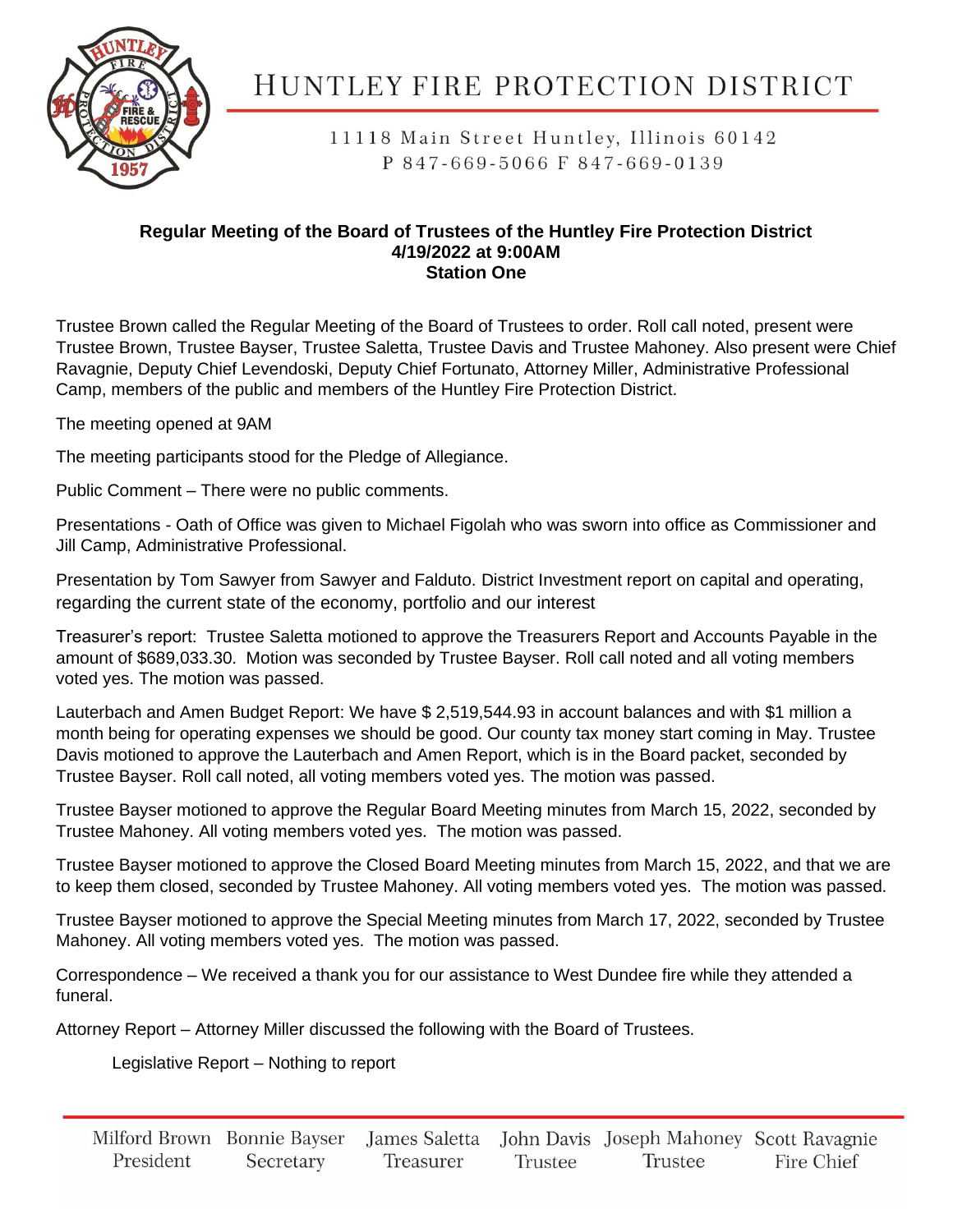

## 11118 Main Street Huntley, Illinois 60142 P 847-669-5066 F 847-669-0139

Review Tentative for fiscal year 2022-2023 Budget. A discussion was held on the tentative budget. Attorney Miller discussed fund balances with the Board of Trustees. Trustees will Approve at the May meeting

Approve: Tentative IGA between Village Lake in the Hills, Trustee Bayser motioned to approve the Agreement, seconded by Trustee Saletta. Roll call was taken. All voted yes. Motion was carried.

Approve: Tentative IGA between Village of Algonquin Trustee Bayser motioned to approve the Agreement, seconded by Trustee Saletta. Roll call was taken. All voted yes. Motion was carried.

Reappoint Pension Trustee: The minutes reflect that President Brown reappointed Chief Ravagnie as a trustee for the District's Firefighters Pension Fund.

### 9. Reports

a. General - Chief Ravagnie – We are currently up 303 calls for last year. Rob Territo is in surgery for a workrelated injury on his finger. He will be able to come back under light duty. There was a shoring accident where an FF received some bruising. He will miss 1.5 days and will be back to shift. March 26 we will hold more F/T FF interviews. There are 7 remaining on the list. We hired N. Stadie to replace Ashley. Callie attended the Administrative Professionals Shriners Luncheon. The AFFI meeting was held. 90 members attended, they had a good turn out and good speakers.

b. Alarm Response – Report in packet.

c. EMS Dispatches – Trustee asked about an incident where and AED didn't work at Jameson's. Chief reported we were not involved in that discussion. No other questions.

d. Hospitals – DC Fortunato attend a Behavioral Health meeting. Question about social workers. Huntley has 1 social worker. No other questions.

- e. Mobile Integrated Health- Report submitted, No discussion.
- f. Fire Prevention Report submitted, No discussion.
- g. Public Education – Report submitted, No discussion.
- h. Facilities – Report submitted, No discussion.
- i. Apparatus Maintenance – Report submitted, No discussion.
- j. Customer Service Surveys Remains 88% positive. No discussion.
- 10. Reports Chief Ravagnie

a. Committee Reports –Safety board attached meeting minutes, Labor Management met on 4/4, Foreign Fire Tax met on April 15<sup>th</sup>.

b. Insurance – nothing to report next meeting is on May 3rd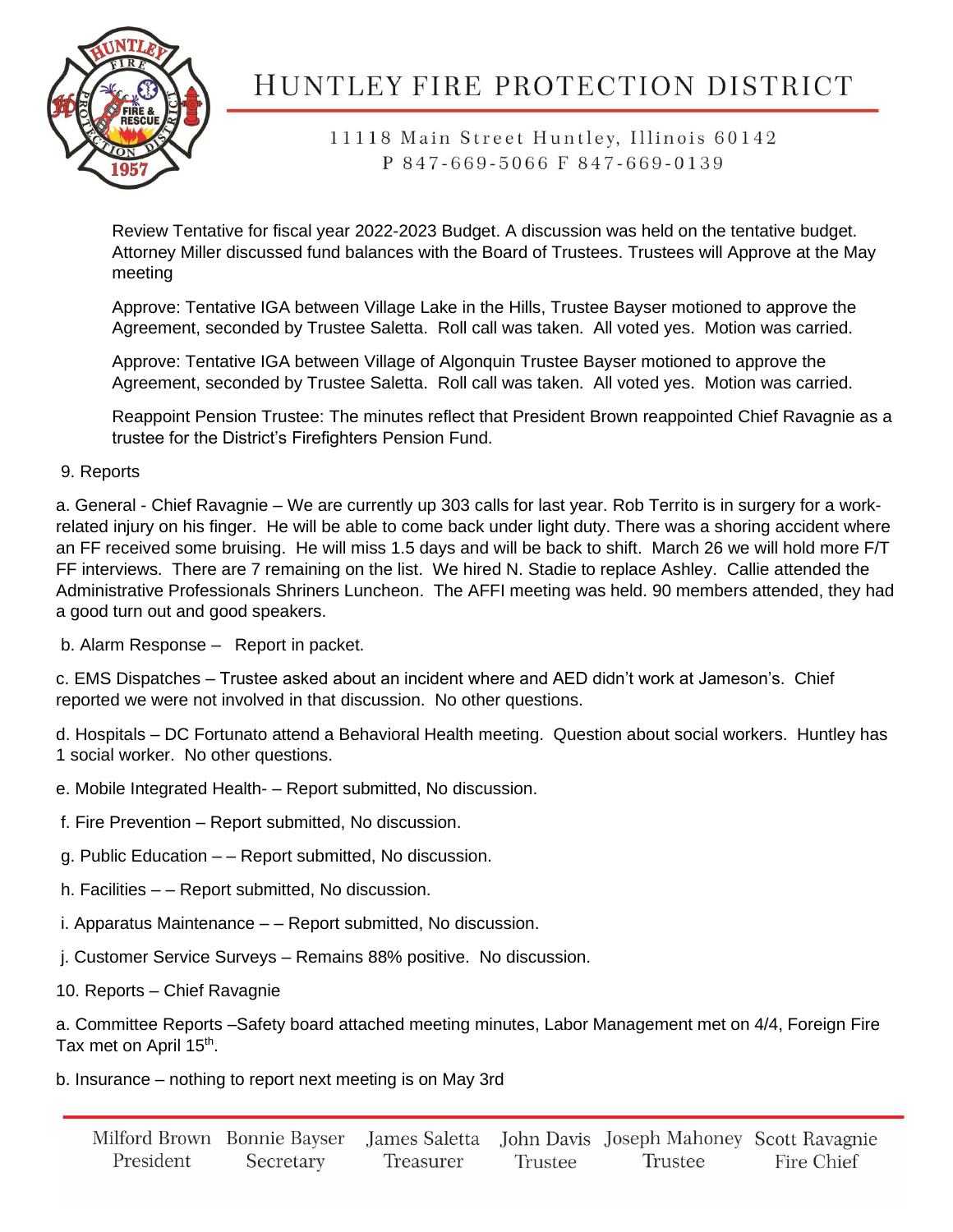

11118 Main Street Huntley, Illinois 60142 P 847-669-5066 F 847-669-0139

c. SEECOM – meeting held on 4/11. Looking to hire and 2 members coming off their training.

d. Board of Commissioners – Updated board on quarterly meetings

i. Approve Stipend \$250.00 D. Hopkins, \$250.00 L. Palermo, \$125.00 M. Figolah. Trustee Davis motioned to approve the stipends, seconded by Trustee Saletta. Roll call was taken. All voted yes. Motion was carried.

e. Fire Cost Recovery- \$8,643.04 - No questions.

f. Grant Applications- nothing to report on

g. Village / Counties- Monthly meeting with local fire and police departments. May 14 at the Public Library, we will host will be a community with the Police and SEECOM Event, Sensory Friendly Accessible First Responders Experience. This program is increase interaction with the community, caregivers, and disabilities.

h. Other: None to report

11. Old Business - None to report

New Business

a. Approve: ICS Solutions \$35,388.00 for the implementation of Microsoft 365. Trustee Bayser motioned to approve the expense; Trustee Davis seconded. Roll call was taken. All members voted yes. Motion carried.

b. Approve: William Ruth Landscape mowing \$ 16,000.00. Chief Ravagnie confirmed this service includes Station 5 and the Tower. Trustee Bayser motioned to approve the expense; Trustee Mahoney seconded. Roll call was taken. All members voted yes. Motion carried.

c. Approve: William Ruth Landscape mulch – detention \$18,560.00 Trustee Bayser motioned to approve the expense; Trustee Mahoney seconded. Roll call was taken. All members voted yes. Motion carried.

d. Approve: Dinges Fire TICs \$18,645.00- Trustee Davis motioned to approve the expense, Trustee Bayser seconded. Roll call was taken. All members voted yes. Motion carried.

e. Approve: Dinges Fire Gear \$39,500.00 - Trustee Davis motioned to approve the expense, Trustee Saletta seconded. Roll call was taken. All members voted yes. Motion carried.

f. Approve: Foreign Fire Insurance Fund purchases – Reviewed planned items totaling \$26,049. Trustee Mahoney motioned to approve the expense; Trustee Davis seconded. Roll call was taken. All members voted yes. Motion carried.

g. Approve: Kevin Billenstein College \$1,226.50 expense - Trustee Davis motioned to approve the expense, Trustee Bayser seconded. Roll call was taken. All members voted yes. Motion carried.

h. Declare Surplus- Computers- Phones- White board- Printer, Servers. Trustee Davis motioned to approve the list of items presented, Trustee Bayser seconded. Roll call was taken. All members voted yes. Motion carried.